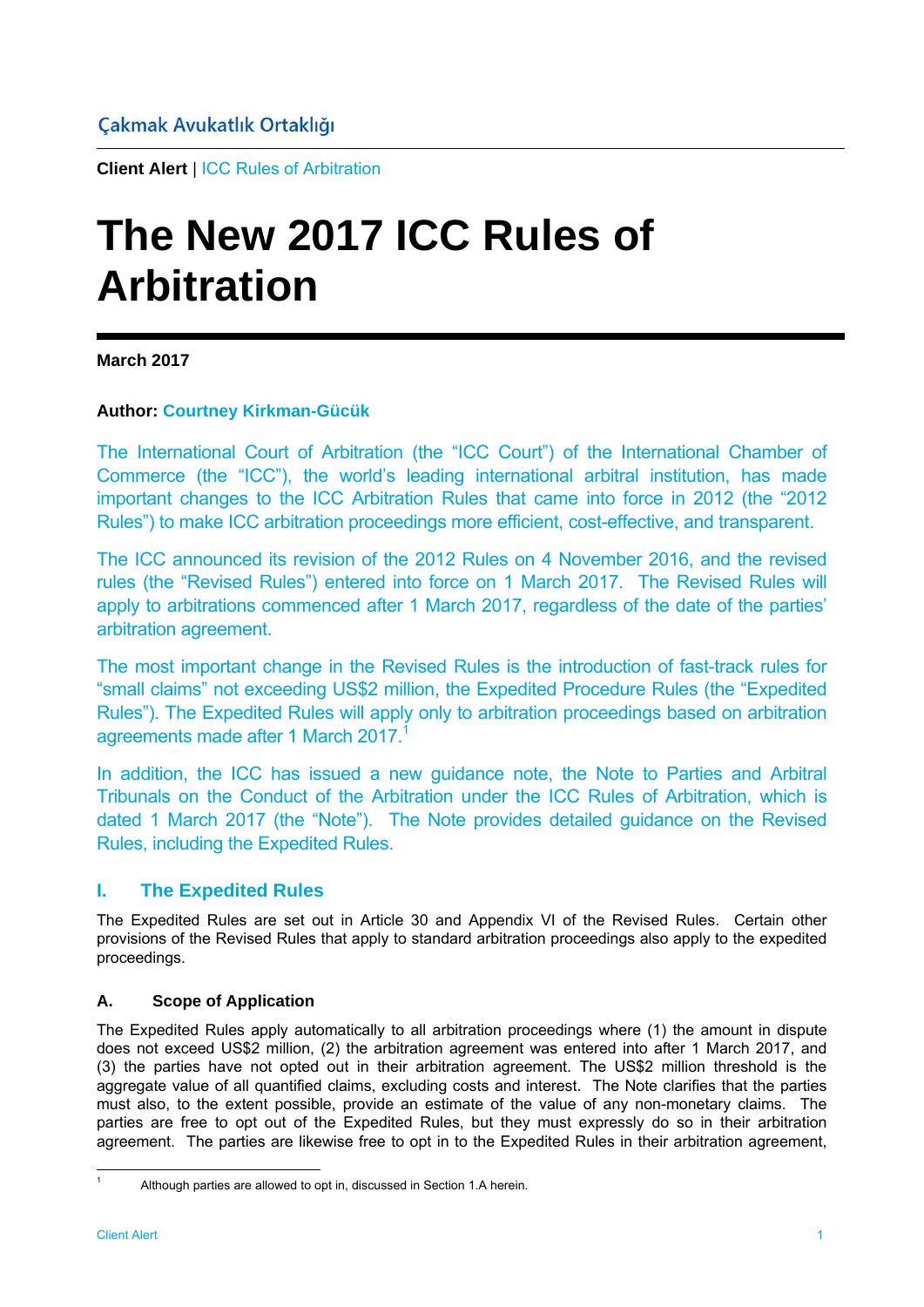even if the amount in dispute exceeds US\$2 million or their arbitration agreement was entered into prior to 1 March 2017. The ICC Court may determine the appropriateness of the application of the Expedited Rules to a particular proceeding at any time, either upon a party's request or on its own motion.

#### **B. Main Features**

The Expedited Rules provide a framework in which to conduct an arbitration proceeding in approximately six and a half months, from the time the case file is submitted to the arbitral tribunal to the rendering of the final award. This is significantly faster than a standard arbitration proceeding, which can often take one to two years, depending on the complexity of the case.

- **Sole Arbitrator**. The arbitral tribunal will consist of a sole arbitrator instead of a panel of three arbitrators, as is normally used in standard arbitration proceedings.
- **No Terms of Reference**.
- **Time Limit for New Claims**. No party can make new claims after the arbitral tribunal has been constituted, without authorization by the tribunal.
- **Advance on Costs**. The Secretary-General may request the claimant to pay an advance on costs up until the case management conference.
- **Case Management Conference**. A case management conference is required, just like in standard arbitration proceedings, but a 15-day time limit is imposed, which runs from the date on which the arbitral tribunal receives the case file.
- **Procedural Measures**. The arbitral tribunal has considerable discretion to adopt procedural measures it considers appropriate and can decide:
	- o Not to allow document production;
	- o To limit the number, length, and scope of written submissions and written witness evidence (both fact witnesses and experts);
	- o To decide the dispute solely on the basis of the documents submitted by the parties (i.e. no hearing and no examination of fact witnesses or experts); and
	- o To hold a "distance hearing" (by videoconference, telephone, or similar means of communication) instead of an in-person hearing.
- **Time Limit for Rendering the Award**. The arbitral tribunal must render its final award six months from the date of the case management conference.
- **Reduced Arbitrator's Fees**. The arbitrator's fee range is reduced by 20% compared to standard proceedings.

#### **C. Potential Problems with the Expedited Rules**

A fundamental principle of international arbitration is party consent. The ICC has now provided rules that may, in certain circumstances, conflict with what a party consented to in its arbitration agreement. The automatic application of the Expedited Rules to certain proceedings could be considered as nonconsensual revisions to an arbitration agreement. The Revised Rules address this potential conflict and provide that the parties' agreement to arbitration under the Revised Rules "takes precedence over any contrary terms of the arbitration agreement." If a party objects to the automatic application of the Expedited Rules to its proceeding, it can request that the ICC Court determine their appropriateness. If the proceeding continues under the Expedited Rules and the objecting party is dissatisfied with the award, it could initiate set-aside proceedings and/or try to oppose the recognition and enforcement of the award on the grounds of inoperative clause or due process violation.

# **II. Other New Provisions of the Revised Rules**

The time limit for the arbitral tribunal to establish the Terms of Reference has been reduced from two months to thirty days from the date on which it receives the case file from the ICC.